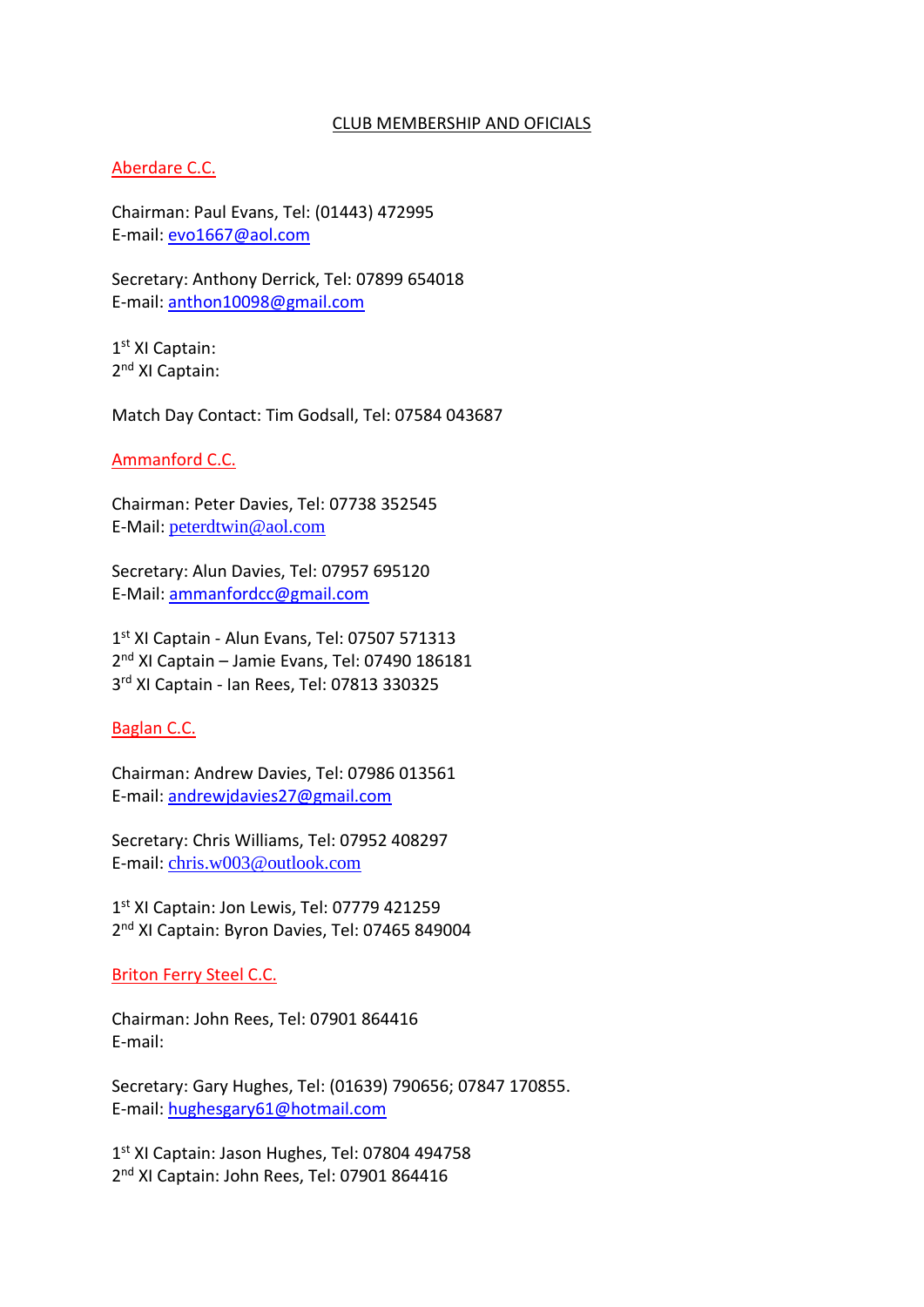# Briton Ferry Town CC.

Chairman: Shakeel Amin, Tel: 07583 205454 E-mail: [shakeelamin02@gmail.com](mailto:shakeelamin02@gmail.com)

Secretary: Mumtaz Hussain, Tel: 07710 417541 E-mail: [hussain.114@hotmail.com](mailto:hussain.114@hotmail.com)

1 st XI Captain: Mumtaz Hussain, Tel: 07710 417541 2<sup>nd</sup> XI Captain: Richard Morgan, Tel: 07927 104524

# Bronwydd C.C.

Chairman: Dorian Taylor, Tel: 07789 051510 E-mail: [dorian.taylor18@btinternet.com](mailto:dorian.taylor18@btinternet.com)

Secretary: Karl von Weber, Tel: 07769 226695 E-mail: [karl.vonweber@btinternet.com](mailto:karl.vonweber@btinternet.com)

 st XI Captain - Oli Furneaux, Tel: 07872 609871 st XI Vice-Captain – James Cale, Tel: 07773 023337 2<sup>nd</sup> XI Captain - Steven Phillips, Tel: 07473 050068 nd XI Vice-Captain – Owen Thomas, Tel: 07590 562476

# Bryn C.C.

Chairman: Alan Thomas, Tel: E-mail:

Secretary: Stuart Harris, Tel: E-mail: [s.harris613@ntlworld.com](mailto:s.harris613@ntlworld.com)

1 st XI Captain - Tel:

Carmarthen Wanderers C.C.

Chairman: Nigel Roberts, Tel: 07544 306810 E-mail: [nigelroberts@clayshawbutler.com](mailto:nigelroberts@clayshawbutler.com)

Secretary: Huw Binding, Tel: E-mail: [maesawelon@maesawelon.plus.com](mailto:maesawelon@maesawelon.plus.com)

1 st XI Captain – Gareth Thomas, Tel: 07495 817176 2<sup>nd</sup> XI Captain- Ian Taylor, Tel: 07780 434276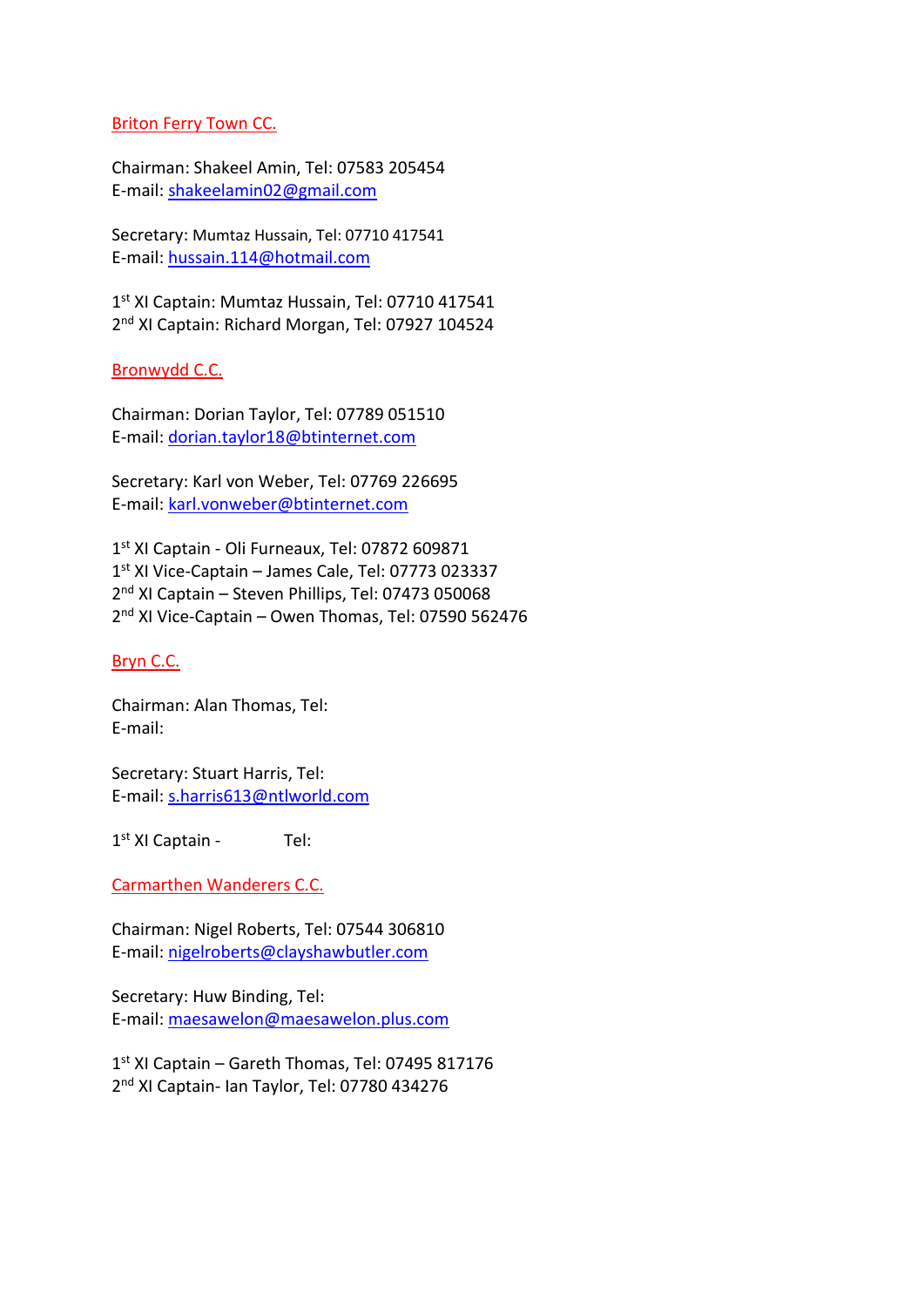# Cimla C.C.

Chairman: Jon Finn, Tel: (01639) 767881 E-mail: [jon.finn32@yahoo.co.uk](mailto:jon.finn32@yahoo.co.uk)

Secretary: Mike Price, Tel: (01639) 632600 E-mail: [m.j.l.price@talktalk.net](mailto:m.j.l.price@talktalk.net)

1 st XI Captain: 2<sup>nd</sup> XI Captain:

Clydach C.C.

Chairman: Mark Todd, Tel: 07581 035336 E-Mail: [mark.todd@vale.com](mailto:mark.todd@vale.com)

Secretary: Nigel Garland, Tel: 07964 041292 E-mail: [nigel.garland@royalmail.com](mailto:nigel.garland@royalmail.com)

1 st XI Captain: James Garland, Tel: 07853 865340 2 nd XI Captain: Johnathan Donne, Tel: 07784 972352 3 rd XI Captain: Wayne Donne, Tel: 07852 287267

Match Day Contact: Team Captains or Secretary

Cowbridge C.C.

Chairman: Hugh Williams, Tel: 07710 438937 E-mail: [hugheden17@yahoo.co.uk](mailto:hugheden17@yahoo.co.uk)

Secretary: Richard Freeman, Tel: 07841 404177 E-mail: [cowbridgeccsecretary@outlook.com](mailto:cowbridgeccsecretary@outlook.com)

1 st XI Captain: Chris Willey, Tel: 07739 904979 2<sup>nd</sup> XI Captain: Joe Russell, Tel: 07860 235816

Match Day Contact: All above

Dafen C.C.

Chairman: Wayne Powell, Tel: 07875 025184 E-mail: [waynepows69@gmail.com](mailto:waynepows69@gmail.com)

Secretary: Stuart Powell, Tel: 07966 565211 E-mail: [stuartjpowell@talktalk.net](mailto:stuartjpowell@talktalk.net)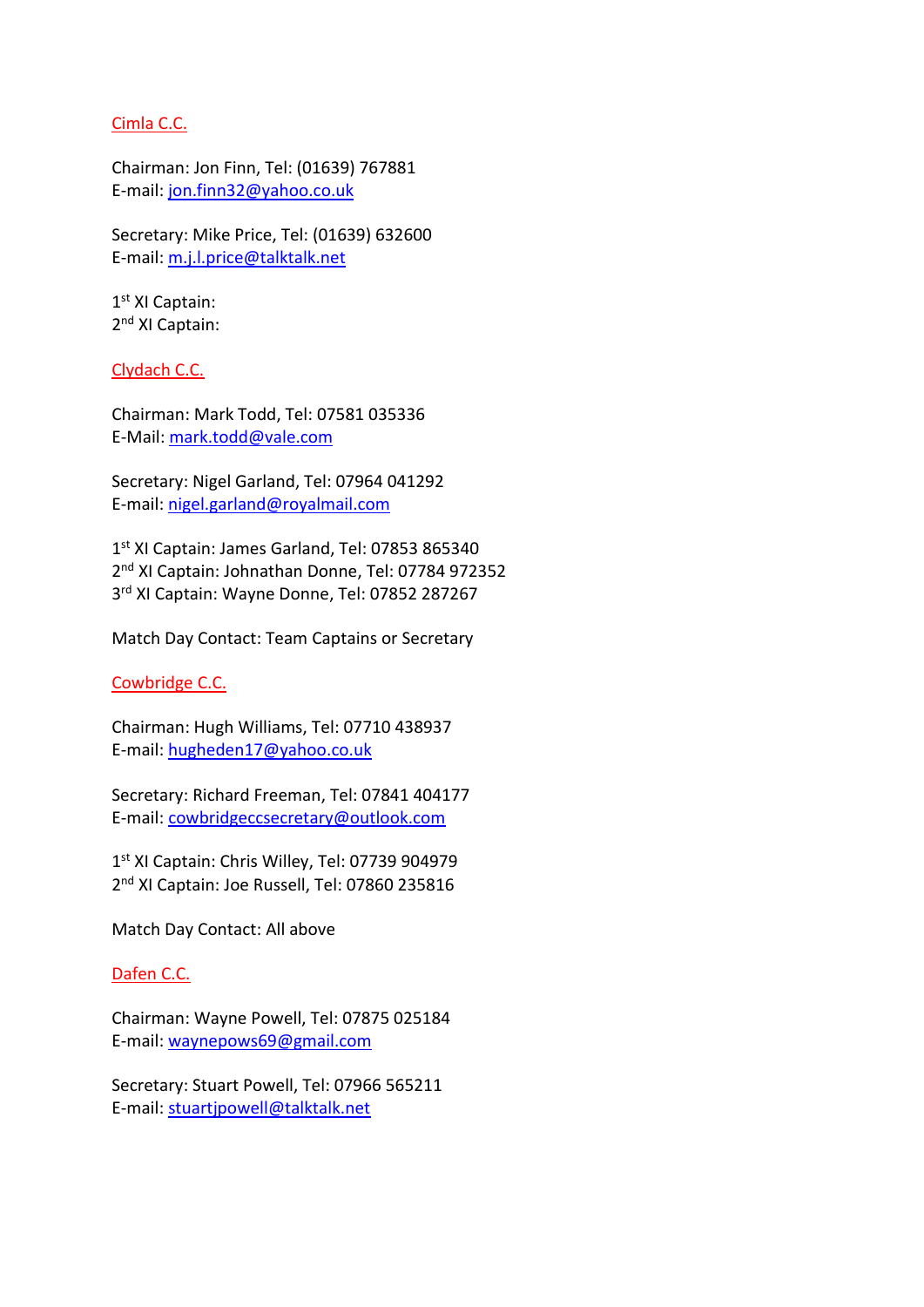1 st XI Captain: Matthew Evans, Tel: 07988 313069 2<sup>nd</sup> XI Captain: Chris Randell, Tel: 07968 118448 3<sup>rd</sup> XI Captain: Jamie Mansel, Tel: 07815 892575

# Drefach C.C.

Chairman: Allan Carter, Tel: 07742 916216 E-mail: [carterallan@sky.com](mailto:carterallan@sky.com)

Secretary: Allan Carter, (Details as per Chairman)

1 st XI Captain: Ben Mitchell, Tel: 07503 280496 2<sup>nd</sup> XI Captain: Joe Evans, Tel: 07854 266243

Match Day Contacts: Team Captains, Secretary, or Leigh Davies Tel: 07531 831130

# Dunvant C.C.

Chairman: Chris Arnold, Tel: 01792 206265 E-mail:

Secretary: Michael Arnold, Tel: E-mail: [dunvantcc@outlook.com](mailto:dunvantcc@outlook.com)

1 st XI Captain: Lee Tucker, Tel: 07588 289425

# Dyffryn C.C.

Chairman: Nick Morgan, Tel: 07775 616566 E-mail: [njmconstruction@hotmail.co.uk](mailto:njmconstruction@hotmail.co.uk)

Secretary: Stuart Thomas, Tel: 07967 793905 E-mail: [stuart@westwardservices.com](mailto:stuart@westwardservices.com)

1st XI Captain: Kyle Green, Tel: 07896 187560 2<sup>nd</sup> XI Captain: Rob Stanton, Tel: 07833 298207

Match Day Contacts: Chairman or Secretary

# Felinfoel C.C.

Chairman: Brian Edwards, Tel: 07824 479399 E-mail: [brieds@hotmail.com](mailto:brieds@hotmail.com)

Acting Secretary: John Davies, Tel: (01554) 778951 ; 07821 193890 . E-mail: [johndavies8951@talktalk.net](mailto:johndavies8951@talktalk.net)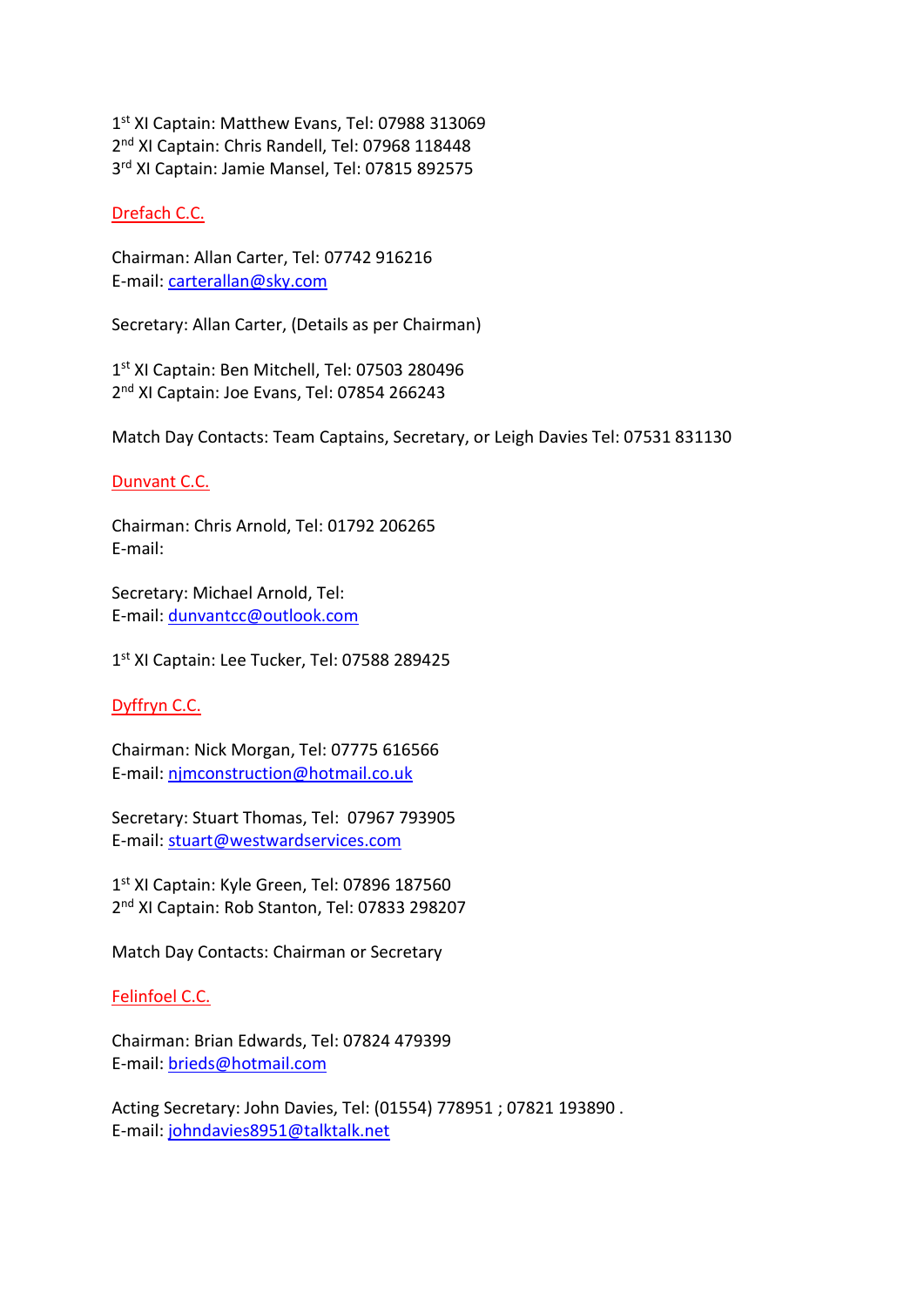# 1 st XI Captain: Craig Richards, Tel: 07814 260744

Match Day Contacts: 1<sup>st</sup> XI Captain, Andrew Thomas Tel: 07805 563753, or Clive Harding Tel: 07802 794726

Gorseinon C.C.

Chairman: Rob Morgan, Tel: 07825 030302 E-mail: [Robert.3.morgan@openreach.com](mailto:Robert.3.morgan@openreach.com)

Secretary: Chris Richards, Tel: 07866 104846 E-mail: [cwrichards13@gmail.com](mailto:cwrichards13@gmail.com)

1<sup>st</sup> XI Captain: Greg Fisher, Tel: 07904 050621 2<sup>nd</sup> XI Captain: Dan Williams, Tel: 07857 293840 3<sup>rd</sup> XI Captain: Tim Payne, Tel: 07765 131963

# Gowerton C.C.

Chairman: John Morris, Tel: 07971 581945 E-mail: [johnymorris@yahoo.co.uk](mailto:johnymorris@yahoo.co.uk)

Secretary: Matthew Jones, Tel: E-mail: [matthew@gowertoncricket.co.uk](mailto:matthew@gowertoncricket.co.uk)

 st XI Captain: Matthew Mason, Tel: 07764 882884 2<sup>nd</sup> XI Captain: Adam Bond, Tel: 07508 046956 rd XI Captain: Rob Hopkins, Tel: 07827 335258 th XI Captain: Dominic Kennedy, Tel: 07827 157866

Matchday Contact: Geoff Daniels, Tel: 07805 758193

# Great Western C.C.

Chairman: Graham Cross, Tel: 07427 173716 E-mail: [graham.jcross@yahoo.co.uk](mailto:graham.jcross@yahoo.co.uk)

Secretary: Stephen Jones, Tel: 07788 267795 E-mail: [scejones@sky.com](mailto:scejones@sky.com)

1 st XI Captain: Kris Williams, Tel: 07971 419887 2<sup>nd</sup> XI Captain:

Matchday Contact: Kris Williams, Tel: 07971 419887 & Gerwyn Davies, Tel: 07790 618309

Kidwelly C.C.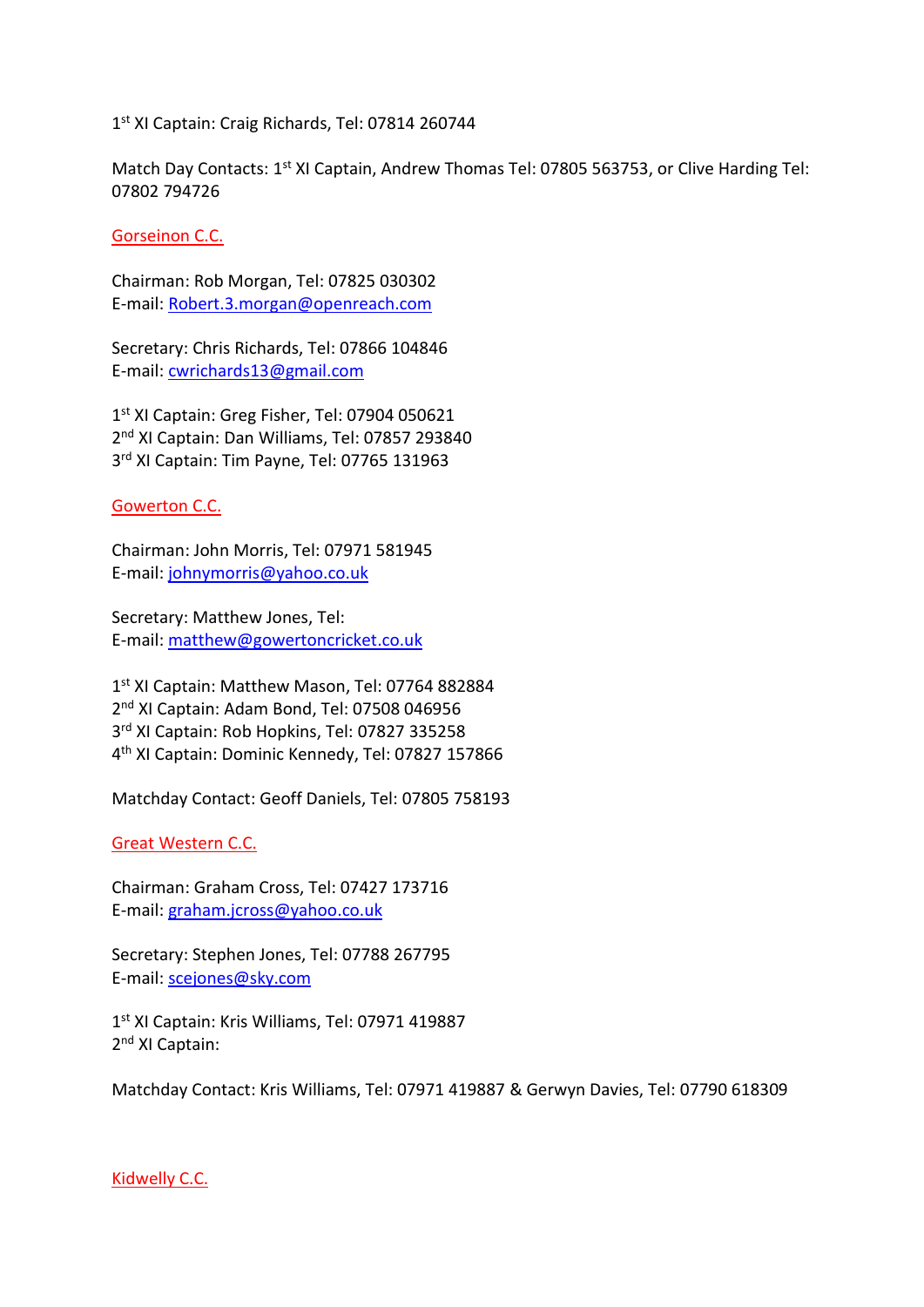Chairman: Brian Rees, Tel: (01554) 890603 E-mail: [brian.rees3@btinternet.com](mailto:brian.rees3@btinternet.com)

Secretary: Angharad Rees, Tel: 07977 492519 E-mail: [angharadsianrees@hotmail.co.uk](mailto:angharadsianrees@hotmail.co.uk)

1<sup>st</sup> XI Captain: Dean Hollands, Tel: 07855 375546 2<sup>nd</sup> XI Captain:

Matchday Contact: Kevin Dean, Tel: 07946 333736

Landore C.C.

Chairman: Andrew Williams, Tel: 07736 284374 E-mail:

Secretary: Paul Siberry, Tel: 07919 218622 E-mail: [siberryp@gmail.com](mailto:siberryp@gmail.com)

1 st XI Captain: Marc Evans, Tel: 07915 085402 2<sup>nd</sup> XI Captain: Terry Somerfield, Tel: 07949 584101

Matchday Contact.: Kevin Davies, Tel: 07790 417664

Llandarcy C.C.

Chairman: Carl Owen, Tel: E-mail:

Secretary: Lea Tanner, Tel: (01792) 845936; 07968 223852. E-mail: [llandarcycc@gmail.com](mailto:llandarcycc@gmail.com)

1 st XI Captain: Paul Skilton, Tel: 07966 622821 2<sup>nd</sup> XI Captain: Ben Owen, Tel: 07447 567565

Llandeilo C.C.

Chairman: Trevor Smith, Tel: 07906 615173 E-mail: [tvsmith202@yahoo.com](mailto:tvsmith202@yahoo.com)

Secretary: Richard E. Thomas, Tel: 07875 106663 E-mail: [llandeilocc@gmail.com](mailto:llandeilocc@gmail.com)

1st XI Captain: Robert Davies, Tel: 07947 887139 2<sup>nd</sup> XI Captain: Max Munday, Tel: 07973 418061

Matchday Contacts: Peter Davies Tel: 07811 479426 Mark Bleasdale Tel: 07816 525229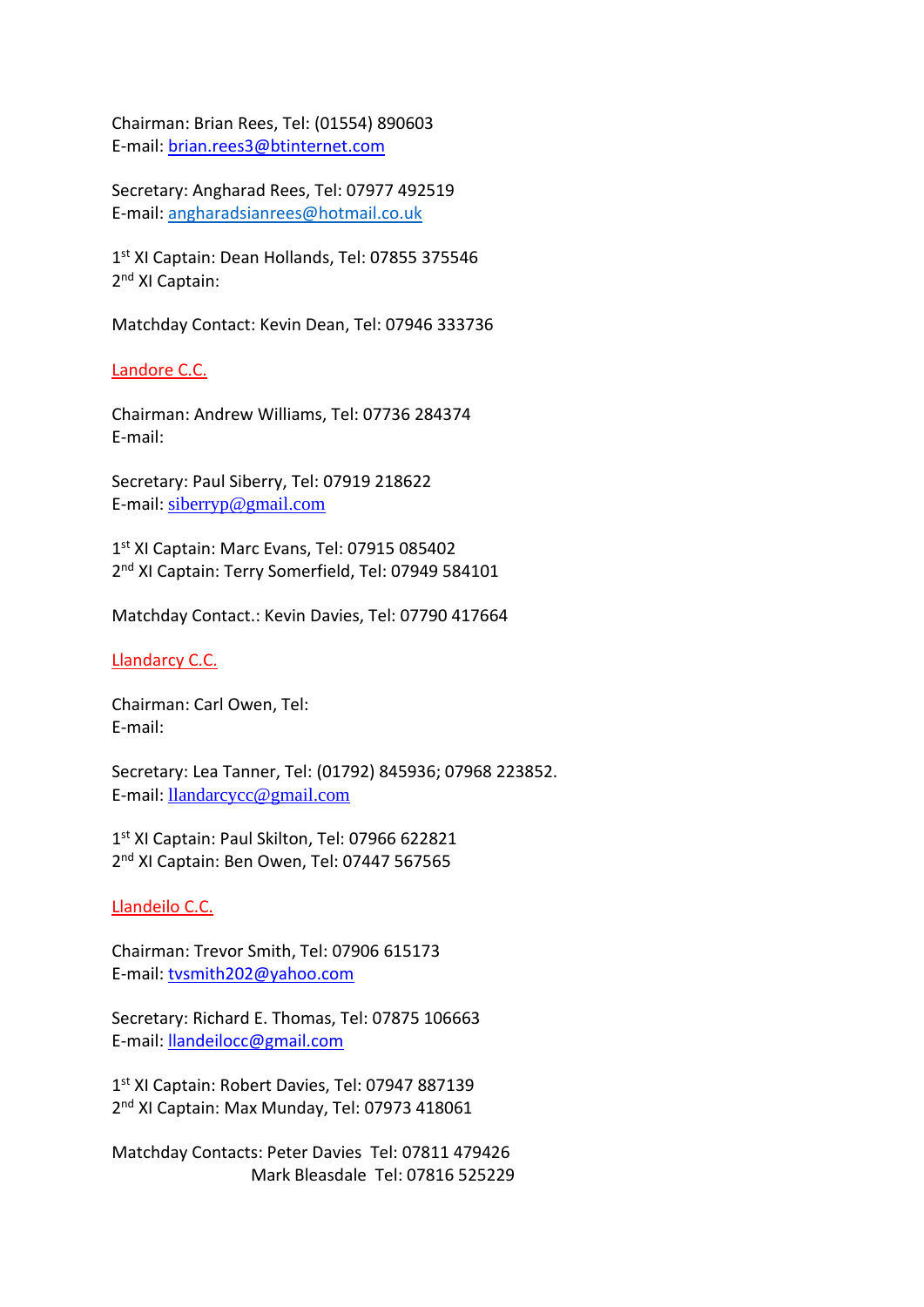# Llandysul C.C.

Chairman: Aled Jones, Tel: (01559) 363225; 07816 112316

Secretary: Nigel Watkins, Tel: 01559 362608 E-mail: [nigel.watkins@btinternet.com](mailto:nigel.watkins@btinternet.com)

1 st XI Captain: Ben Edkins, Tel: 07813 315670 2<sup>nd</sup> XI Captain: Huw Evans, Tel: 07815 843991

Matchday Contact: Mike Turner, Tel: 07773 420909

#### Llanelli C.C.

Chairman: Vaughan Thomas, Tel: (01554) 751924; 07506 611249 E-mail: [Vaughan-thomas1@sky.com](mailto:Vaughan-thomas1@sky.com)

Secretary: Karen Weeds, Tel: 07929 420883 E-mail:

1 st XI Captain: Ben Edwards, Tel: 07432 803338 2<sup>nd</sup> XI Captain: Lee Davies, Tel: 07967 376055

# Llangennech C.C.

Chairman: Keith Thomas, Tel: (01554) 821955 E-mail:

Secretary: Melanie Howell, Tel: (01554) 753734 E-Mail: [mellymelly11@hotmail.com](mailto:mellymelly11@hotmail.com)

1 st XI Captain: James Taube, Tel: 07590 989670 2<sup>nd</sup> XI Captain: Alan Warner, Tel: 07816 303238 3<sup>rd</sup> XI Captain: Geraint Lodwig, Tel: 07843 428379

Matchday Contact: Mike Lloyd, Tel: 07866 408343

Llantwit Major Cavaliers C.C.

Chairman: Nigel Allison, Tel: (01446) 793012 ; 07779 285997 Email: [nigel.allison@sega.co.uk](mailto:nigel.allison@sega.co.uk)

Secretary: Michael Wood, Tel: 07949 241367 Email: [nicoswood@hotmail.com](mailto:nicoswood@hotmail.com)

1 st XI Captain: Scott Buckley, Tel: 07597 976599

Matchday Contacts: Captain or Neil Pritchard, Tel: 07766 224843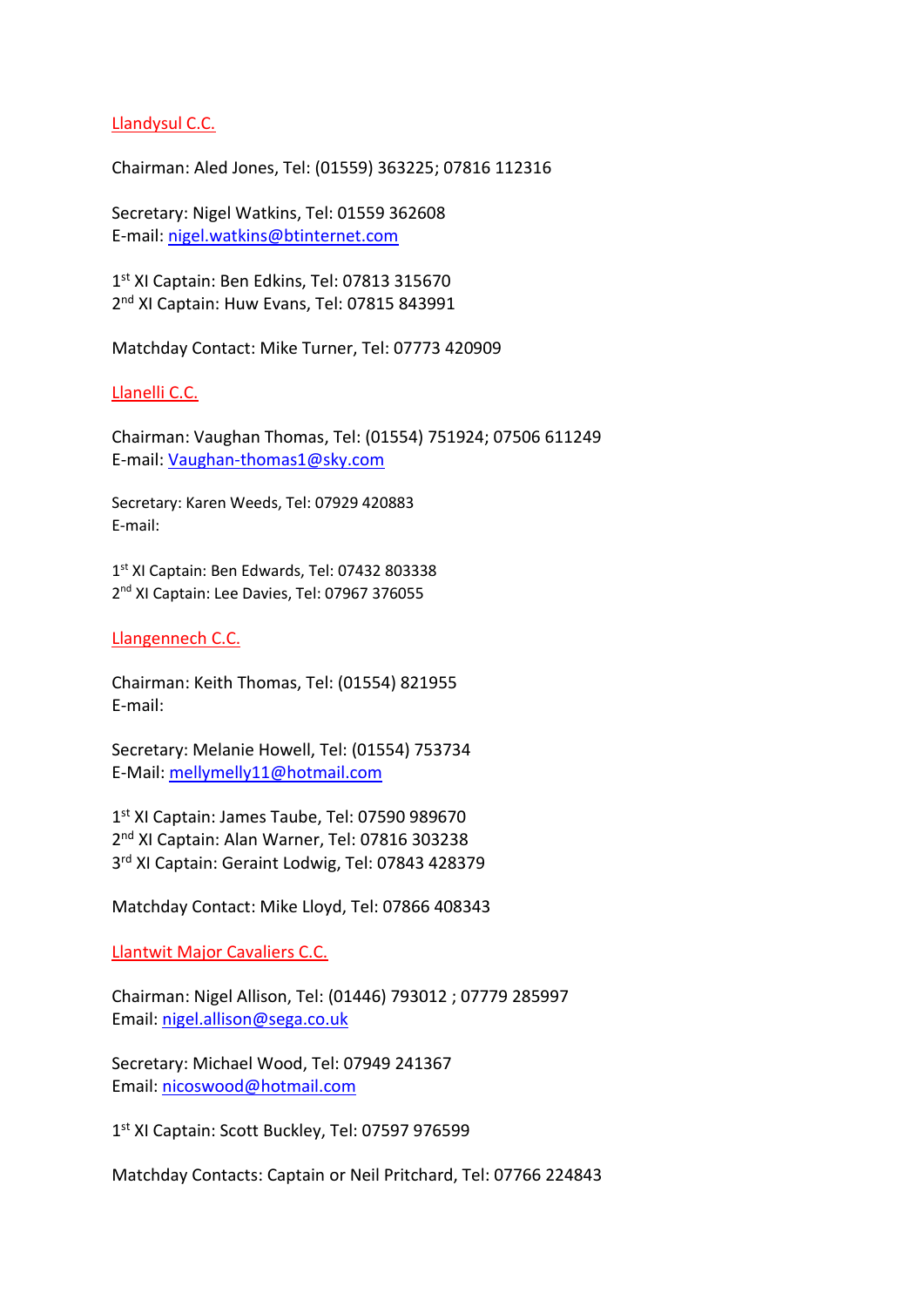# Llanwrda C.C.

Chair: Siôn Nicholas, Tel: 07500 955650 E-mail: [sionsurfacetransform@gmail.com](mailto:sionsurfacetransform@gmail.com)

Secretary: Barry Clement, Tel: 07970 795589 E-mail: [b.clement@resource24.net](mailto:b.clement@resource24.net)

1 st XI Captain: Adrian Davies, Tel: 07867 794771

Maesteg C.C.

Chairman: Gwyn Thomas, Tel: (01656) 735891 E-mail:

Secretary: Amanda Morgan, Tel: E-mail: [amandaickster@icloud.com](mailto:amandaickster@icloud.com)

1 st XI Captain: Ashley Colston, Tel: 07769 225949 2<sup>nd</sup> XI Captain: Martin Hood, Tel: 07814 448177

Matchday Contacts: Captains

# Maesteg Celtic C.C.

Chairman: Geraint Evans, Tel: 07976 912810

Secretary: Dr. Paul Morris, Tel: 07775 782762 E-mail: [pmorris339@gmail.com](mailto:pmorris339@gmail.com)

1st XI Captain: Nick Poole, Tel: 07815 044441 2<sup>nd</sup> XI Captain:

Matchday Contacts: 1<sup>st</sup> XI Captain or Chairman

# Margam C.C.

Chairman: John Wellington, Tel: 07919 170603 E-mail: [john.wellington@rlisales.com](mailto:john.wellington@rlisales.com)

Secretary: Rebecca Williams, Tel: (01639) 760404 ; 07415 245021 E-mail: [r-jwilliams@hotmail.co.uk](mailto:r-jwilliams@hotmail.co.uk)

1 st XI Captain: John Wellington, Tel: 07919 170603 2<sup>nd</sup> XI Captain: Tom Panting: Tel: 07460 835622

Matchday Contacts: Captains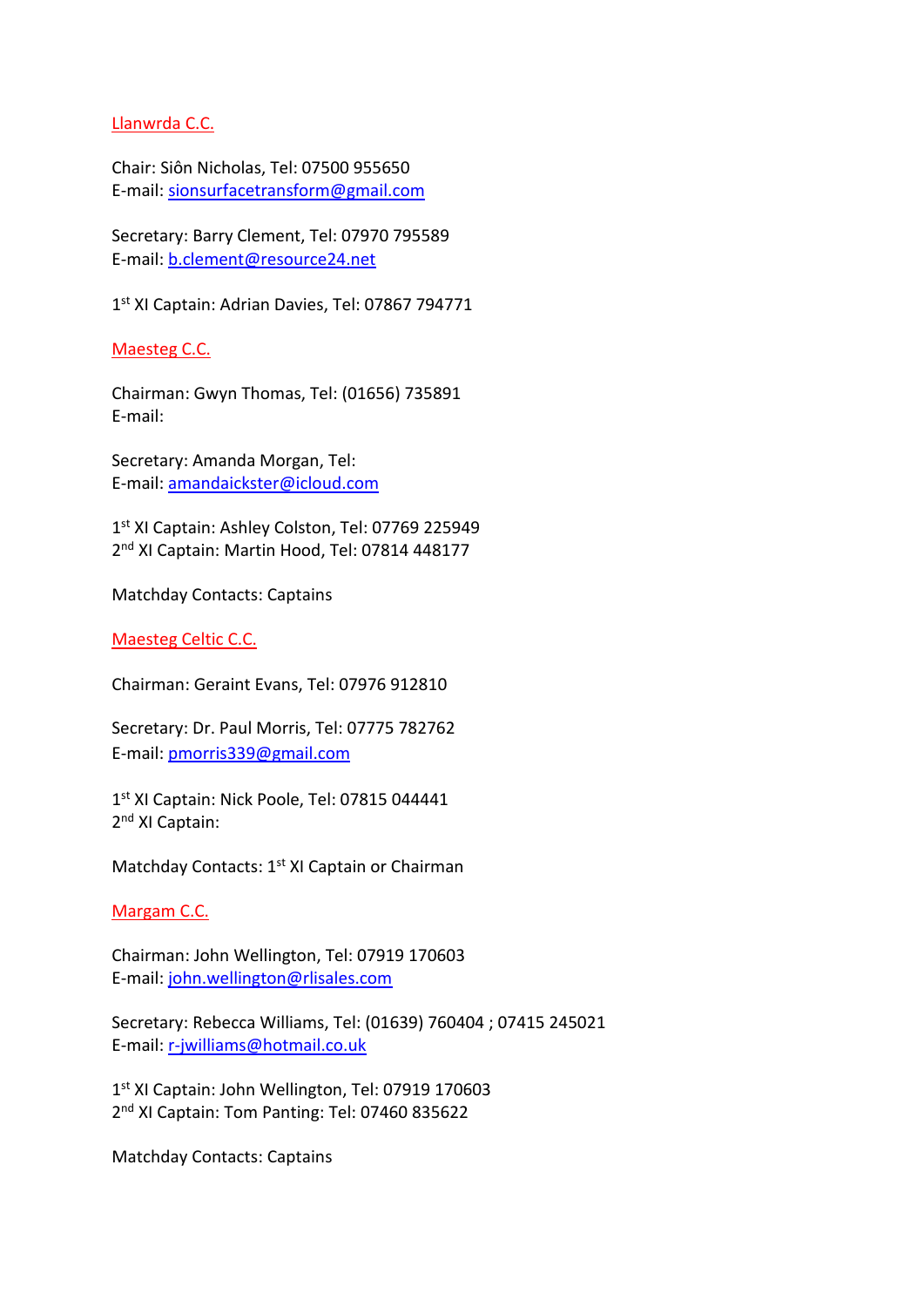# Merthyr Tydfil C.C.

Chairman: Nikki Hagerty: 07921 826640 E-mail: [nikki.hagerty@icloud.com](mailto:nikki.hagerty@icloud.com)

Secretary: John Warren, Tel: (01443) 691105 E-mail:

1 st XI Captain: Andrew Lewis, Tel: 07984 593425 2<sup>nd</sup> XI Captain: Aled Walters, Tel: 07854 088741

# Morriston C.C.

Chairman: Steve Lynn, Tel: 07790 390879 E-mail:

Hon. Sec: Meilyr Powel, Tel: 07791 131937 E-mail: [morristonccsec@hotmail.co.uk](mailto:morristonccsec@hotmail.co.uk)

1 st XI Captain: Meilyr Powell, Tel: 07791 131937 2<sup>nd</sup> XI Captain: Arwel Thomas, Tel: 07971 128085 3 rd XI Captain: Jack Dunne, Tel: 07585 905800

Matchday Contact: Captains & Chairman

# Mumbles C.C.

Chairman: Mark Portsmouth, Tel: (01792) 360532.

Secretary: Jaimie Thomas, Tel: 07393 857485 E-mail: [jaimiethomas@hotmail.co.uk](mailto:jaimiethomas@hotmail.co.uk)

1 st XI Captain: Aneurin Norman, Tel: 07415 336242 2<sup>nd</sup> XI Captain.: Joe Phillips, Tel: 07786 823813 'A' XI Captain: Eurig Morgan, Tel: 07990 600045

# Neath C.C.

Chairman: David Jones, Tel: 07816 576729 E-mail: [lightsjones@googlemail.com](mailto:lightsjones@googlemail.com)

Secretary: Phil Shaddick, Tel: 07941 516872 E-mail: [philipshaddick@hotmail.com](mailto:philipshaddick@hotmail.com)

1 st XI Captain: Joe Parkhouse, Tel: 07769 346278 2<sup>nd</sup> XI Captain.: Andrew Shaddick, Tel: 07517 182192 3<sup>rd</sup> XI Captain: Gareth Bowden, Tel: 07883 994795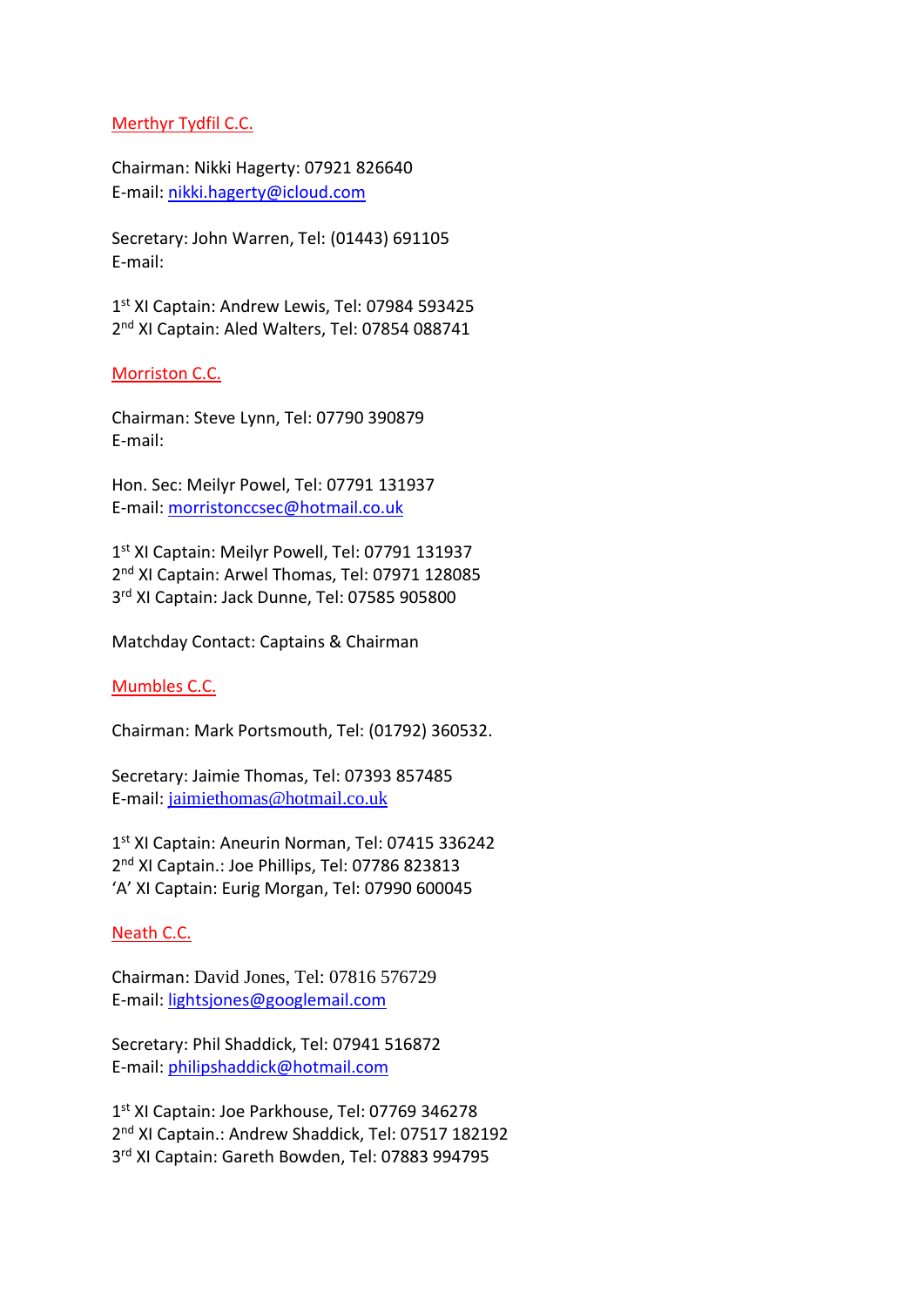# Penlan C.C.

Chairman: Stephen Slade, Tel: 07522 666193 E-mail: [penlancc@outlook.com](mailto:penlancc@outlook.com)

Secretary: Stephen Slade, Tel: 07522 666193 E-Mail: [penlancc@outlook.com](mailto:penlancc@outlook.com)

1 st XI Captain: Andrew Quirolo, Tel: 07811 052133

Penllergaer C.C.

Chairman: Alan Jones, Tel: E-mail:

Secretary: Harley Davies, Tel: 07484 231298 E-Mail: [harleydaviess@icloud.com](mailto:harleydaviess@icloud.com)

1 st XI Captain: Rob Mears, Tel: 07894 514430

Penygroes C.C.

Hon. Chairman: , Tel: E-mail:

Secretary: Rhodri Morgans, Tel: 07435 649326 E-mail: [clwbcricedpenygroes@gmail.com](mailto:clwbcricedpenygroes@gmail.com)

1 st XI Captain: Rhodri Morgans, Tel: 07435 649326

Pontardawe C.C.

Chairman: Robert Pick, Tel: (01792) 873671; 07544 579328 E-mail: [sa5drp56@gmail.com](mailto:sa5drp56@gmail.com)

Secretary: Keith Smith, Tel: 07768 956596 E-Mail: [keithsmith9@outlook.com](mailto:keithsmith9@outlook.com)

1 st XI Captain: Mark Jones, Tel: 07375 498929 2<sup>nd</sup> XI Captain: Keith Smith, Tel: 07768 956596

#### Pontarddulais C.C.

Chairman: Keith Griffiths, Tel: 07703 563329 E-mail:

Secretary: Ben Roberts, Tel: (01792) 885348; 07973 840070 E-mail: [pontarddulaiscc@hotmail.co.uk](mailto:pontarddulaiscc@hotmail.co.uk)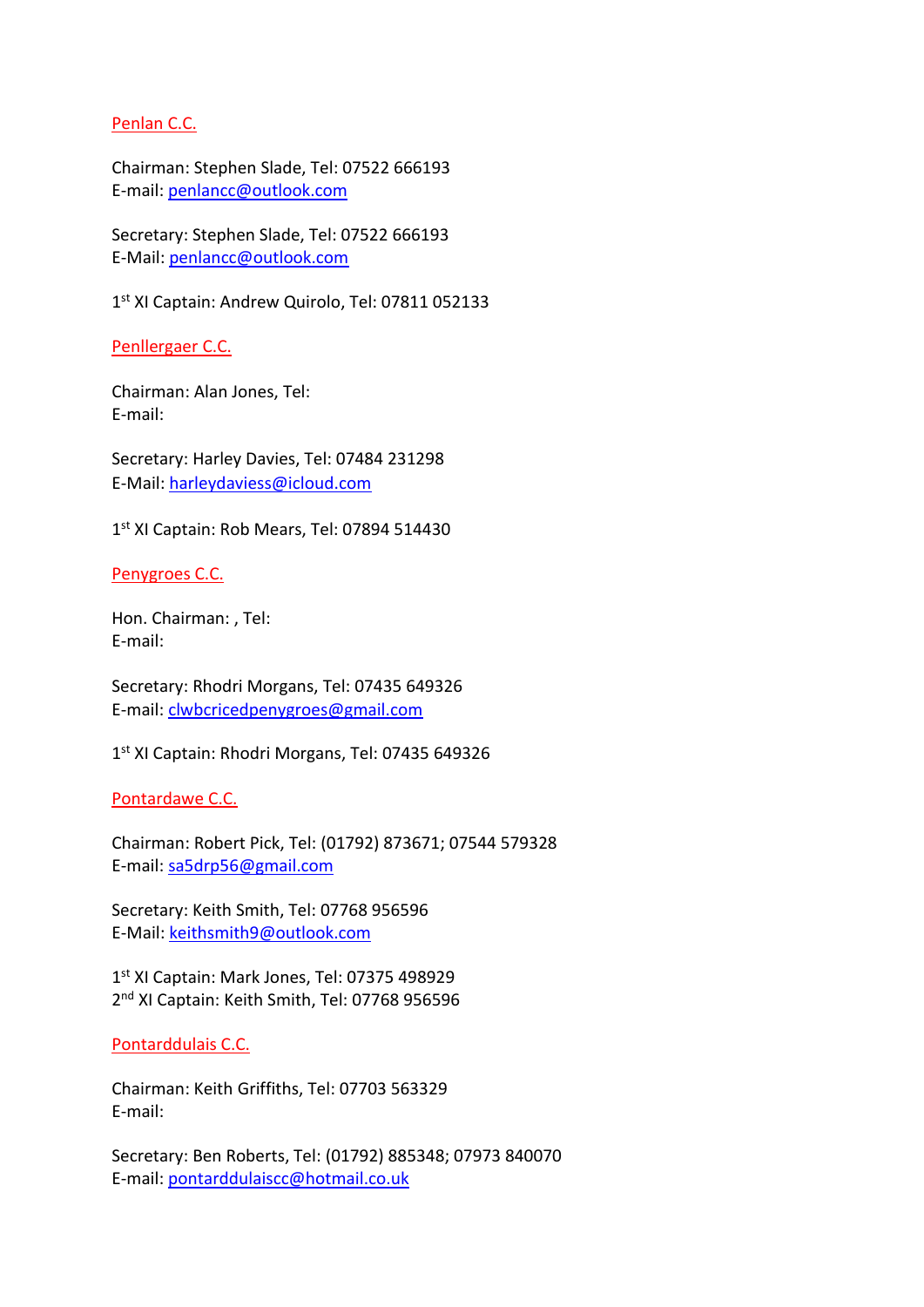1 st XI Captain: Cameron Herring, Tel: 07983 718870 Maroons Captain: Joel Beynon, Tel: 07919 013600 Golds Co-Captains: Rob Fitzgerald, Tel: 07957 261104 Alwyn Thomas, Tel: 07971 250538

### Pontyberem C.C.

Chairman: Martin Evans, Tel: 07836 694408 E-Mail: [martin.evans@aggreko.co.uk](mailto:martin.evans@aggreko.co.uk)

Secretary: Alun Harris, Tel: 07891 595921; 03000 533746 (B). E-mail: [maevans724@sky.com](mailto:maevans724@sky.com)

1st XI Captain: Craig Evans, Tel: 07960 188646 2<sup>nd</sup> XI Captain: Alun Harris, Tel: 07891 595921

# Porthcawl C.C.

Chairman: John Edwards, Tel: (01656) 771631 E-mail: [celticsports@hotmail.co.uk](mailto:celticsports@hotmail.co.uk)

Secretary: Peter Downes, Tel: (01656) 785505 E-mail: [downes-p@sky.com](mailto:downes-p@sky.com)

1st XI Captain: Nick Morgan, Tel: 07772 856300 2<sup>nd</sup> XI Captain: Josh Aubrey, Tel: 07803 517424

Matchday Contacts: Captains or Jeff Gore (1st XI). Tel: (01656) 788778; 07814 626154

Port Talbot Town C.C.

Chairman: Mark Jones, Tel: 07973 364338 E-mail: [markjones325@hotmail.co.uk](mailto:markjones325@hotmail.co.uk)

Secretary: Ben Davies, Tel: 07890 780763 E-mail: [ben\\_davies84@hotmail.co.uk](mailto:ben_davies84@hotmail.co.uk)

1 st XI Captain: Barney Huxtable, Tel: 07854 347365 2<sup>nd</sup> XI Captain: Sam Tobin, Tel: 07794 985024 3<sup>rd</sup> XI Captain: Kevin Watts, Tel: 07761 679254

Skewen C.C.

Chairman: J.S. Jones, Tel: 07497 203760 E-mail: [johnsjones1962@icloud.com](mailto:johnsjones1962@icloud.com)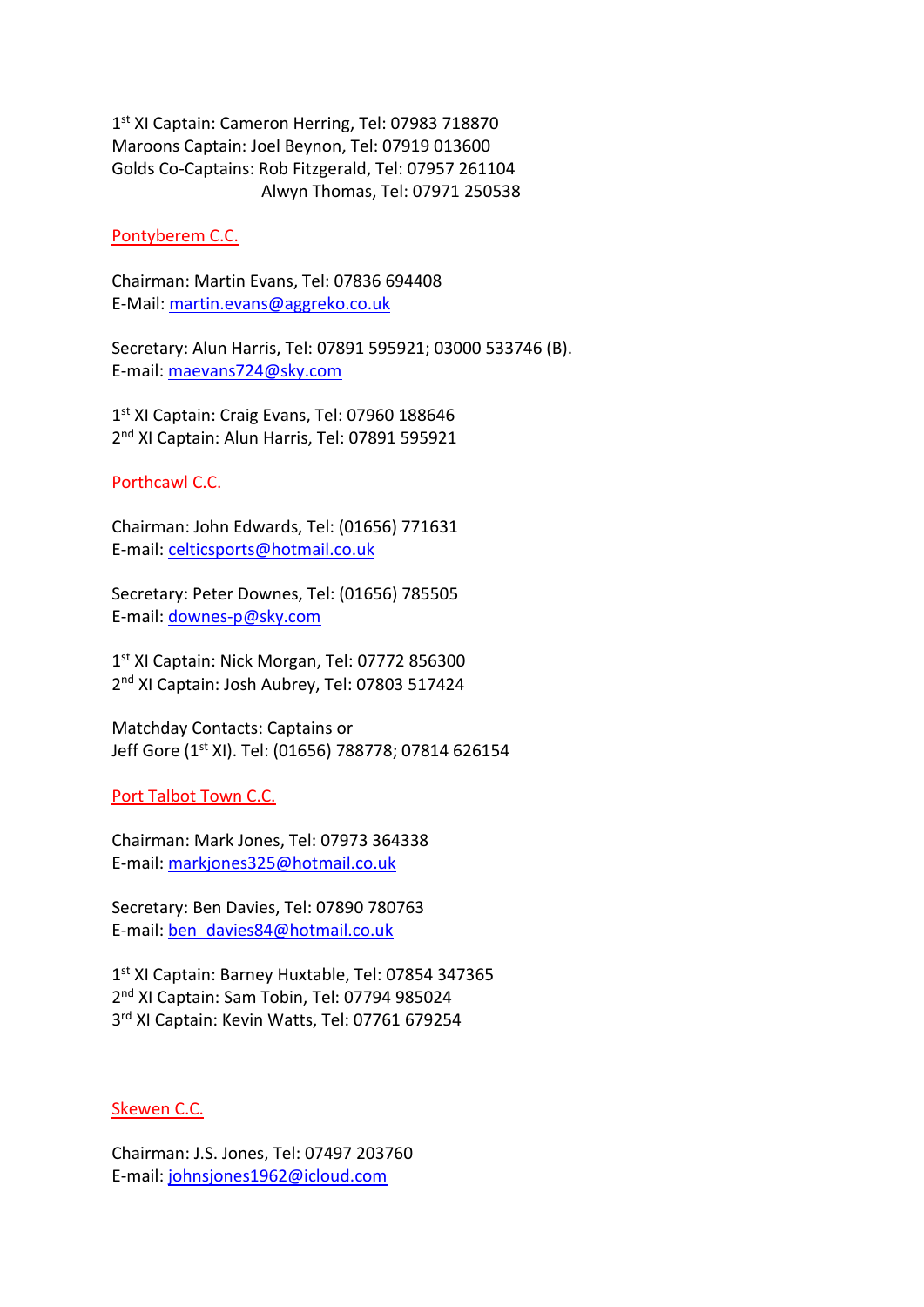Club Secretary: Sian Owens, Tel: 07815 550230 E-mail: [skewencricketclub@hotmail.com](mailto:skewencricketclub@hotmail.com)

1 st XI Captain: John S Jones, Tel: 07497 203760 2<sup>nd</sup> XI Captain: Marc Lewis, Tel: 07840 311208

Matchday Contact: Dean Kriescher, Tel: 07763 136197

Swansea C.C.

Chairman: Mike Hayden, Tel: 07766 361792 E-mail: [m61hayden@aol.com](mailto:m61hayden@aol.com)

Secretary: Chris Hamilton-Smith, Tel: (01792) 920012; 07747 412273 E-mail: [chrishs151@aol.co.uk](mailto:chrishs151@aol.co.uk)

1 st XI Captain: Brad Wadlan Tel: 07756 367850 2<sup>nd</sup> XI Captain.: Hasan Hayat Tel: 07576 086230 3 rd XI Captain(s): Huw Rees Tel 07702 799523 / Paul Webber Tel 07930 693494

Swansea Civil Service C.C.

Hon. Chairman: Matthew Griffiths, Tel: 07771 705633 E-mail: [m.griffiths483@btinternet.com](mailto:m.griffiths483@btinternet.com)

Secretary: Ian John, Tel: 07736 360295 E-mail: [ian-john@sky.com](mailto:ian-john@sky.com)

1 st XI Captain: Phil Owen Tel: 07811 406437 2<sup>nd</sup> XI Captain: Kevin O'Brien Tel: 07759 055906 3<sup>rd</sup> XI Captain: Rob Jones Tel: 07795 430460

Match Day Contact: Captains

Swansea Warriors C.C.

Hon. Chairman: Md Ataur Rahman Jaber, Tel: 07983 133540 E-mail: [jabernetbd@yahoo.com](mailto:jabernetbd@yahoo.com)

Secretary: Homed Ahmed Opu, Tel: 07413 015297 E-mail: [ahmedopu800](mailto:ahmedopu800@gmail.com)[@gmail.com](mailto:ahmedopu800@gmail.com)

1 st XI Captain: Md Ataur Rahman Jaber, Tel: 07983 133540

Tata Steel C.C.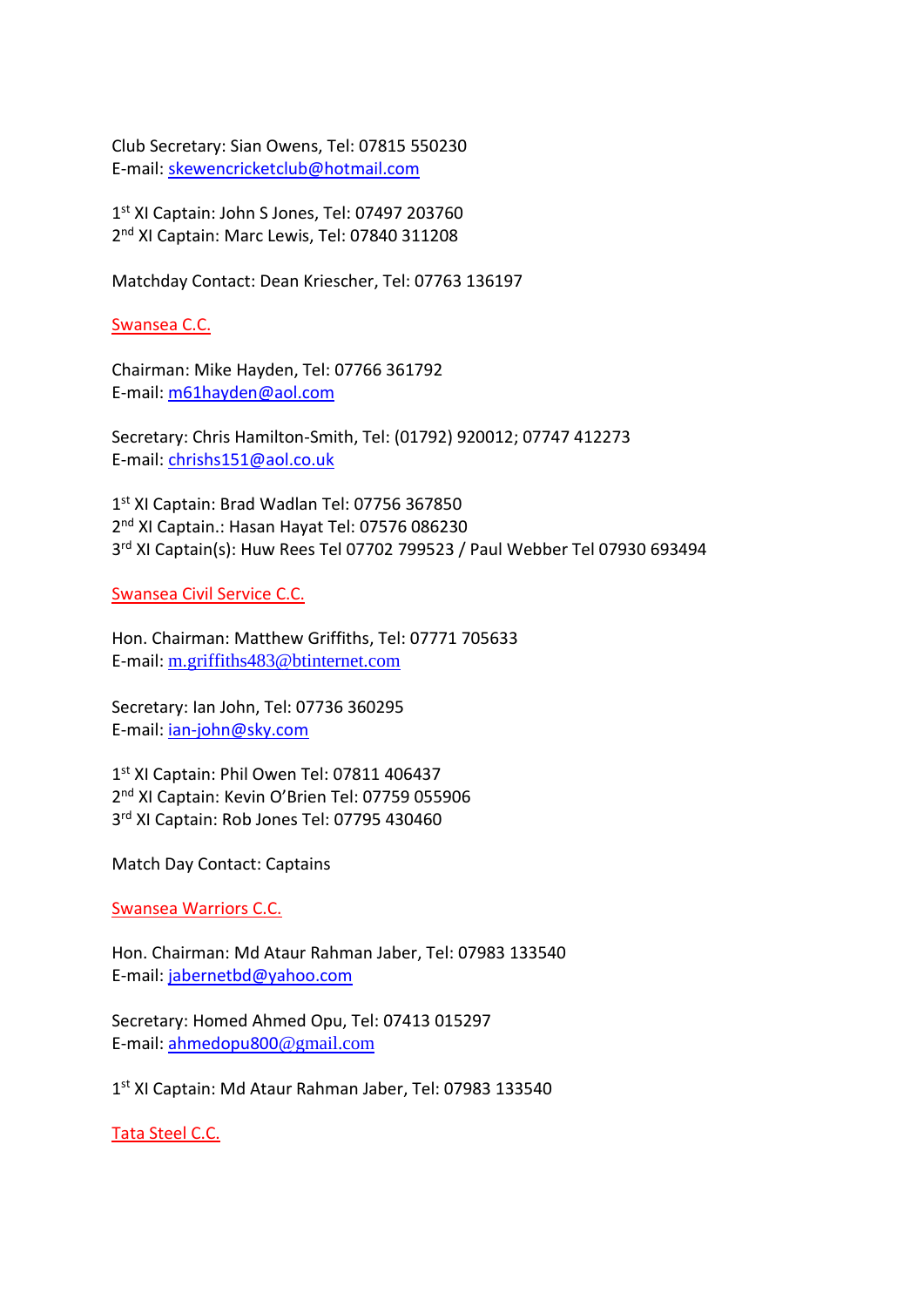Chairman: Peter Doyle, Tel: E-mail:

Secretary: Paul Donovan, Tel: 07877 388869. E-mail: [paul.donovan8@ntlworld.com](mailto:paul.donovan8@ntlworld.com)

1st XI Captain: Matthew Jones Tel: 07896 475129 2<sup>nd</sup> XI Captain.: Paul Donovan Tel: 07877 388869

Waunarlwydd C.C.

Chairman: Stephen Hodges, Tel: 07826 847326 E-mail: [stephen.hodges27@ntlworld.com](mailto:stephen.hodges27@ntlworld.com)

Secretary: Margaret Smith, Tel: 01792 873087 E-mail:

1 st XI Captain: Stephen Hodges, Tel: 07826 847326

Wildboar Centurions C.C.

Chairman: Alan Palmer, Tel: 01269 597777 E-mail: [wildboarcenturions@gmail.com](mailto:wildboarcenturions@gmail.com)

Secretary: Carwyn Jones, Tel: 07403 054328 E-mail: [wildboarcenturions@gmail.com](mailto:wildboarcenturions@gmail.com)

1 st XI Captain: Jason Rosser, Tel: 07490 576783

Ynystawe C.C.

Chairman: Phil Rowe, Tel: 07973 695044 E-mail: [p.rowe1@hotmail.co.uk](mailto:p.rowe1@hotmail.co.uk)

Secretary: Steve Beasley, Tel: 07980 275306 E-mail: [steven.beasley1@ntlworld.com](mailto:steven.beasley1@ntlworld.com)

1 st XI Captain: Tom Blake, Tel: 07768 974682 2<sup>nd</sup> XI Captain: Ben Northey, Tel: 07939 472009 3 rd XI Captain: Richard Brooks, Tel: 07906 580873

Matchday Contacts: Captains or Secretary.

Ynysygerwn C.C.

Chairman: Barrie Jon Davies, Tel: 07872 922556 E-mail: [barriedavies27@gmail.com](mailto:barriedavies27@gmail.com)